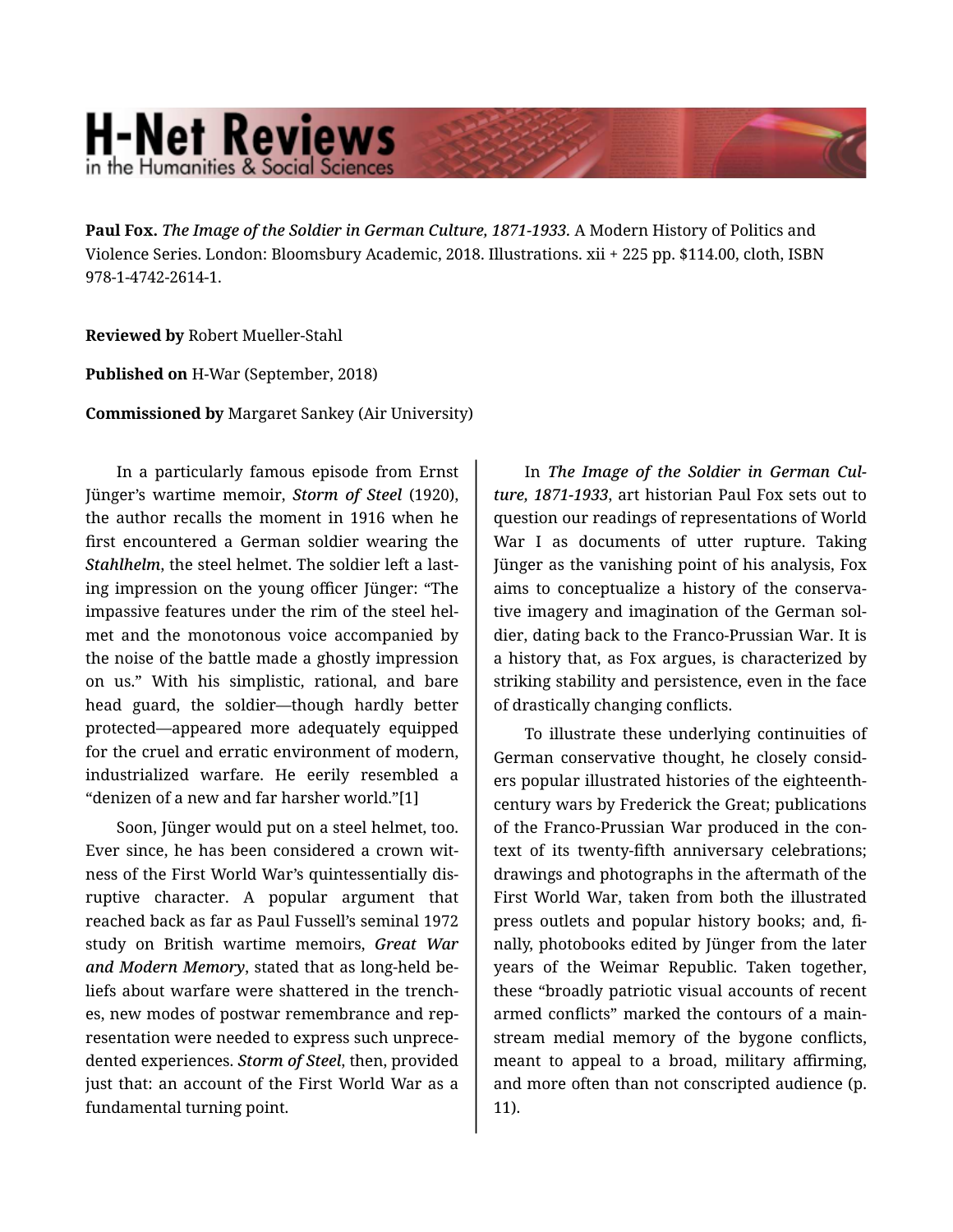If popular among contemporaries, such ac‐ counts, with the exception of the ever-referenced Jünger, have been largely neglected by art histori‐ ans. Fox, in turning to a conservative canon, push‐ es against art history's prevalent preoccupation with deviance, opposition, and trauma in modern art. Indeed, he aims to develop a conceptual framework for the mere opposite of the spectrum, that is, to understand "what oppositional move‐ ments turned against" (p. 40).

Situating his study along the lines of the "new art history" and the cultural turn in military histo‐ ry, Fox is less interested in what these accounts might reveal about German war tactics and prac‐ tices and more in how they "represent, and de‐ fine, a 'German way' of war" (p. 7). It is not the battlefield itself that matters to Fox but the narra‐ tives and meanings derived from it by means of its visual representation. Reader-viewers of the "positive, popular, fundamentally conservative il‐ lustrated accounts of conflict" from the newly found German state all through the late Weimar Republic, he states, "gazed at images of recent wars in order to formulate what it meant to be German" (p. 6). What they quintessentially found in all of them was a "manifest will to battle" (p. 23). Implying the Clausewitzian tripartite of a moral, conceptual, and physical realm of war, it was thus the first, the uncompromising will to performing excellence, that came to signify the German soldier—and subsequently: the German spirit—in conservative visual representations.

Throughout the course of three parts, Fox dif‐ ferentiates his argument along numerous sites of soldierly imageries. The parts follow a loosely chronological structure, although cross-references are a common occurrence. Thankfully, the book is richly illustrated, as Fox maneuvers through his vast material of images by ways of consecutive close-up analyses.

In the first part, he examines Adolph von Menzel and Franz Kugler's *Life of Frederick* (1842). The work, immensely popular in the early

years of the new German state eager to shape its own past, stands out as an example of "how visual accounts of German warfighting prowess were rooted in established Prussian traditions of writ‐ ing, painting, and drawing" (p. 49). Be it in their depictions of the "enlightened autocrat" Freder‐ ick, a thoughtfully negotiating general staff, or tu‐ multuous battlefield sceneries displaying the Ho‐ henzollern king dramatically trapped in the fog of war, Menzel and Kugler made sure to illuminate the central idealist argument of the book: "the quality of the Prussian army rests not so much on accounts of its success as on its reputation for per‐ forming excellence" (pp. 62, 66).

Part 2 discusses the visual representation of borderlands, both during and after the First World War. In the opening section, Fox explores how at the outset of the war, images of the eastern border depicting soldiers and farmers in seemingly symbiotic cooperation "staked a moral claim to German ownership of territory repre‐ sented as hallowed ground," a tradition whose origins, once more, are traced back to the Franco-Prussian War (p. 83). The subsequent chapter, then, focuses on the western front and its repre‐ sentations in late Weimarian photobooks by Franz Schauwecker and Jünger. Speaking as vet‐ erans "on behalf of the veteran population," the author-editors in countless variations portrayed trench warfare through the perspective of the common soldier performing minor maneuvers and tactics (p. 121). In omitting depictions of the Supreme Army Command, Fox argues, Schauwecker and Jünger successfully managed to avoid the issue of defeat, instead emphasizing "the moral superiority of the German soldier's will to battle" (p. 124). This narrative is further ad‐ vanced in the following chapter. Here, Fox ana‐ lyzes Schauwecker's and Jünger's employment of aerial photography. Taken out of context, the pic‐ tures seem to imply a cold, distant perspective. Af‐ ter all, they were not produced for propagandistic but for practical mapping purposes. Within the photobooks, however, their effects are all but re‐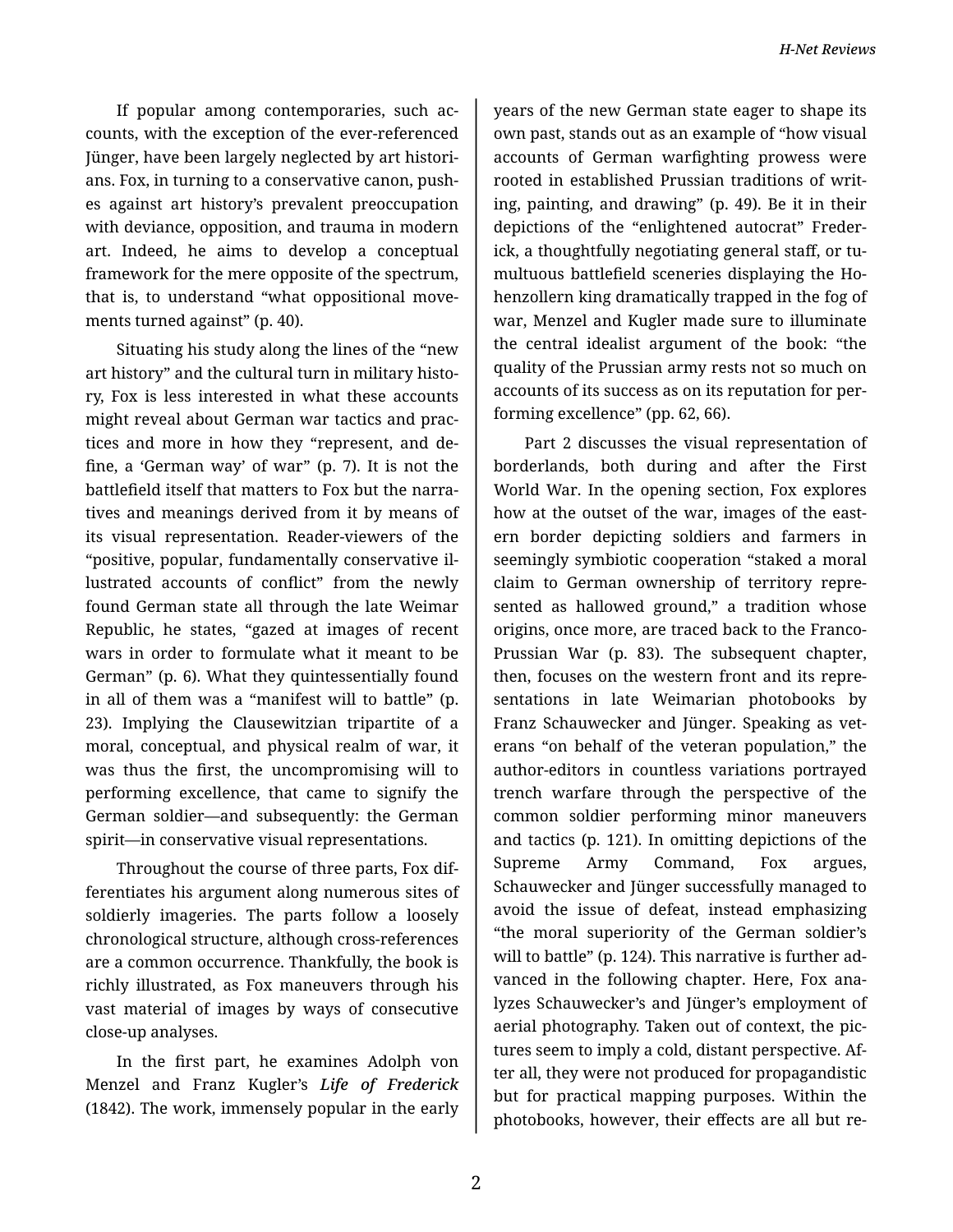versed. Reader-viewers could likewise act as ana‐ lysts and armchair-combatants, deciphering the often opaque images of wartime landscapes, and thereby reassuring themselves not only of their former army's moral superiority but even more so of their own.

The final part, similarly the final analytical chapter, zooms out from the specificities of war photography's varying angles. Fox sets out to de‐ construct the image of the German soldier in rela‐ tion to the technological component of warfare. Although he finds the significant developments and alterations of armament from the Franco-Prussian War to World War I necessarily to be well reflected within the corpus of works consid‐ ered in his study, Fox, again, concludes that it was ultimately subordinated to the ever-conjured Prussian moral superiority. Surprisingly, howev‐ er, this relationship of supportive technology and decisive morality is reversed in the postwar im‐ ages of the counterrevolutionary movement.

*The Image of the Soldier in German Culture* convincingly argues for a deep-seated entangle‐ ment of "military doctrine and battlefield mani‐ festation, on the one hand, and its visual repre‐ sentation, on the other" (p. 185). Fox constitutes a powerful conjunction that was able to persist from the foundation of the new German state up until the demise of the first German republic. In‐ deed, its narrative appeal to conservatives lay precisely in its promise of continuation, in the connectivity of values in an otherwise radically changing world.

In some ways, the study's strength, its indepth focus on a specific spectrum of German mil‐ itary-infused art, is also its inherent weakness, for Fox's limitation on solely German sources bears some analytical issues: most important, the ques‐ tion of *Deutschtum* itself. How, for example, are we to know that the emphasis on performing excellence is specifically German? To be sure, this is not to suggest that the study should have been ex‐ panded into a comparative frame, mirroring Ger‐

man imaginations of the soldier with, say, British, French, Austrian, or US troops. Yet a border-cross‐ ing glimpse into the history of symbolic and artis‐ tic transfer, appropriation, and distinction might have further underlined his argument.

Nonetheless, *The Image of the Soldier in Ger‐ man Culture* is a well-crafted, extensively researched study. Fundamentally reversing a domi‐ nant strand in the historiography of military art and cultures of memory through the persistence of continuation, not rupture, Fox's study provides a valuable contribution to both fields that should interest students and scholars alike.

Note

[1]. Ernst Jünger, *Storm of Steel*, trans. Michael Hofmann (London: Penguin Classics, 2004), 92.